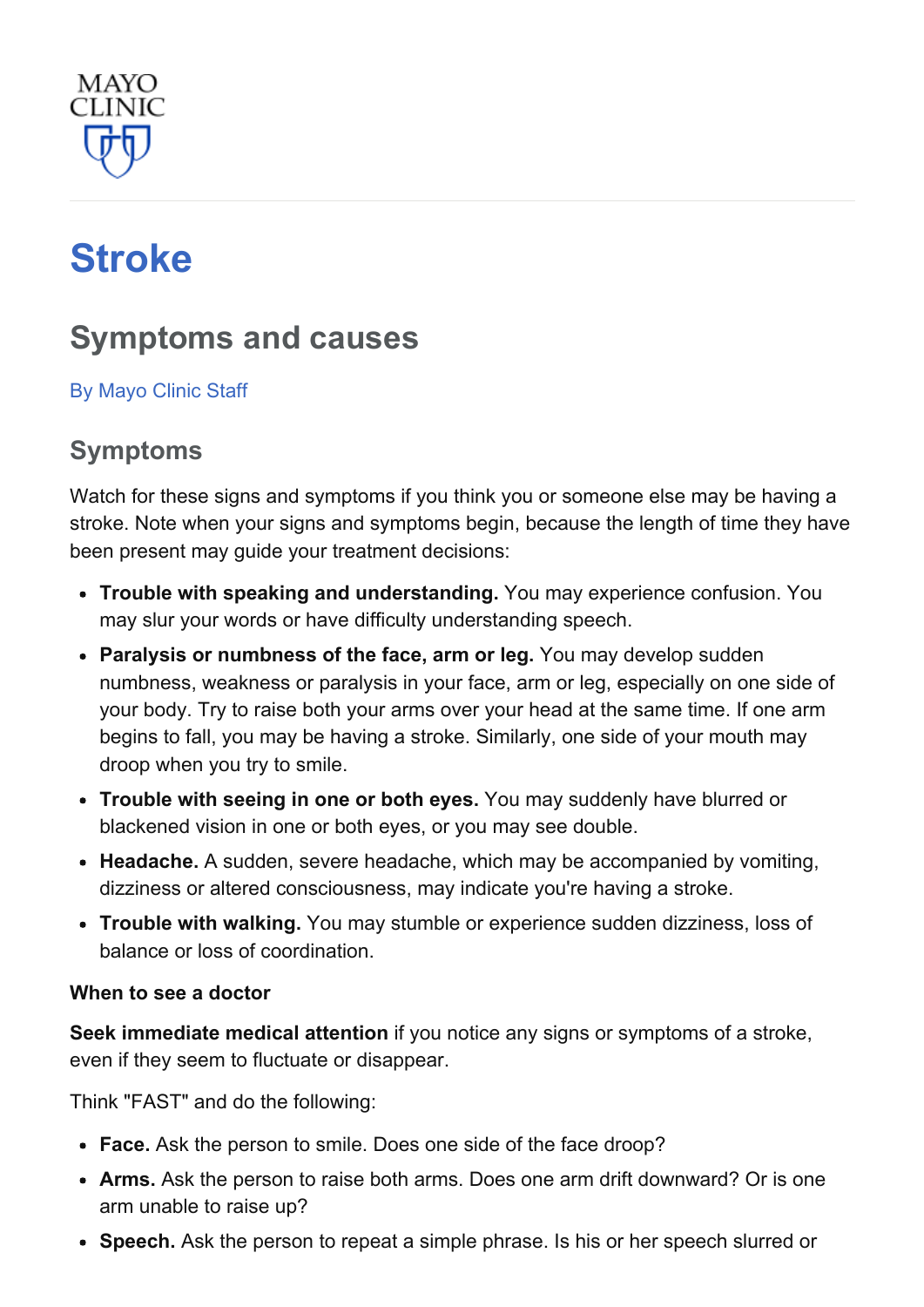strange?

• Time. If you observe any of these signs, call 911 immediately.

Call 911 or your local emergency number right away. Don't wait to see if symptoms go away. Every minute counts. The longer a stroke goes untreated, the greater the potential for brain damage and disability.

If you're with someone you suspect is having a stroke, watch the person carefully while waiting for emergency assistance.

### Causes

A stroke occurs when the blood supply to your brain is interrupted or reduced. This deprives your brain of oxygen and nutrients, which can cause your brain cells to die.

A stroke may be caused by a blocked artery (ischemic stroke) or the leaking or bursting of a blood vessel (hemorrhagic stroke). Some people may experience only a temporary disruption of blood flow to their brain (transient ischemic attack, or TIA).

#### Ischemic stroke

About 85 percent of strokes are ischemic strokes. Ischemic strokes occur when the arteries to your brain become narrowed or blocked, causing severely reduced blood flow (ischemia). The most common ischemic strokes include:

- Thrombotic stroke. A thrombotic stroke occurs when a blood clot (thrombus) forms in one of the arteries that supply blood to your brain. A clot may be caused by fatty deposits (plaque) that build up in arteries and cause reduced blood flow (atherosclerosis) or other artery conditions.
- Embolic stroke. An embolic stroke occurs when a blood clot or other debris forms away from your brain — commonly in your heart — and is swept through your bloodstream to lodge in narrower brain arteries. This type of blood clot is called an embolus.

#### Hemorrhagic stroke

Hemorrhagic stroke occurs when a blood vessel in your brain leaks or ruptures. Brain hemorrhages can result from many conditions that affect your blood vessels, including uncontrolled high blood pressure (hypertension), overtreatment with anticoagulants and weak spots in your blood vessel walls (aneurysms).

A less common cause of hemorrhage is the rupture of an abnormal tangle of thin-walled blood vessels (arteriovenous malformation) present at birth. Types of hemorrhagic stroke include:

• Intracerebral hemorrhage. In an intracerebral hemorrhage, a blood vessel in the brain bursts and spills into the surrounding brain tissue, damaging brain cells. Brain cells beyond the leak are deprived of blood and also damaged.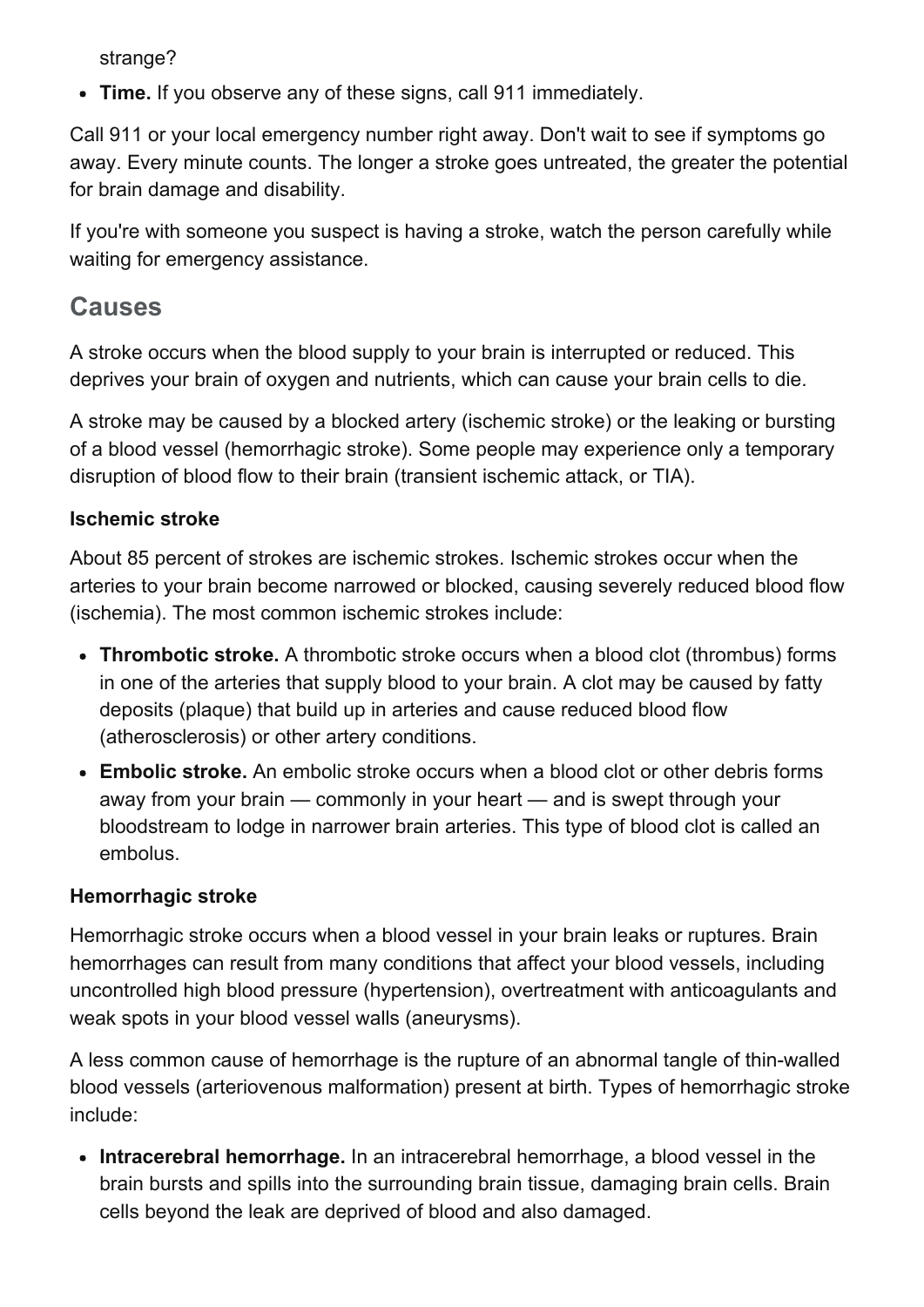High blood pressure, trauma, vascular malformations, use of blood-thinning medications and other conditions may cause an intracerebral hemorrhage.

• Subarachnoid hemorrhage. In a subarachnoid hemorrhage, an artery on or near the surface of your brain bursts and spills into the space between the surface of your brain and your skull. This bleeding is often signaled by a sudden, severe headache.

A subarachnoid hemorrhage is commonly caused by the bursting of a small sackshaped or berry-shaped outpouching on an artery known as an aneurysm. After the hemorrhage, the blood vessels in your brain may widen and narrow erratically (vasospasm), causing brain cell damage by further limiting blood flow.

#### Transient ischemic attack (TIA)

A transient ischemic attack (TIA) — also known as a ministroke — is a brief period of symptoms similar to those you'd have in a stroke. A temporary decrease in blood supply to part of your brain causes TIAs, which often last less than five minutes.

Like an ischemic stroke, a TIA occurs when a clot or debris blocks blood flow to part of your brain. A TIA doesn't leave lasting symptoms because the blockage is temporary.

Seek emergency care even if your symptoms seem to clear up. Having a TIA puts you at greater risk of having a full-blown stroke, causing permanent damage later. If you've had a TIA, it means there's likely a partially blocked or narrowed artery leading to your brain or a clot source in the heart.

It's not possible to tell if you're having a stroke or a TIA based only on your symptoms. Up to half of people whose symptoms appear to go away actually have had a stroke causing brain damage.

## Risk factors

Many factors can increase your risk of a stroke. Some factors can also increase your chances of having a heart attack. Potentially treatable stroke risk factors include:

#### Lifestyle risk factors

- Being overweight or obese
- Physical inactivity
- Heavy or binge drinking
- Use of illicit drugs such as cocaine and methamphetamines

#### Medical risk factors

- High blood pressure the risk of stroke begins to increase at blood pressure readings higher than 120/80 millimeters of mercury (mm Hg). Your doctor will help you decide on a target blood pressure based on your age, whether you have diabetes and other factors.
- Cigarette smoking or exposure to secondhand smoke.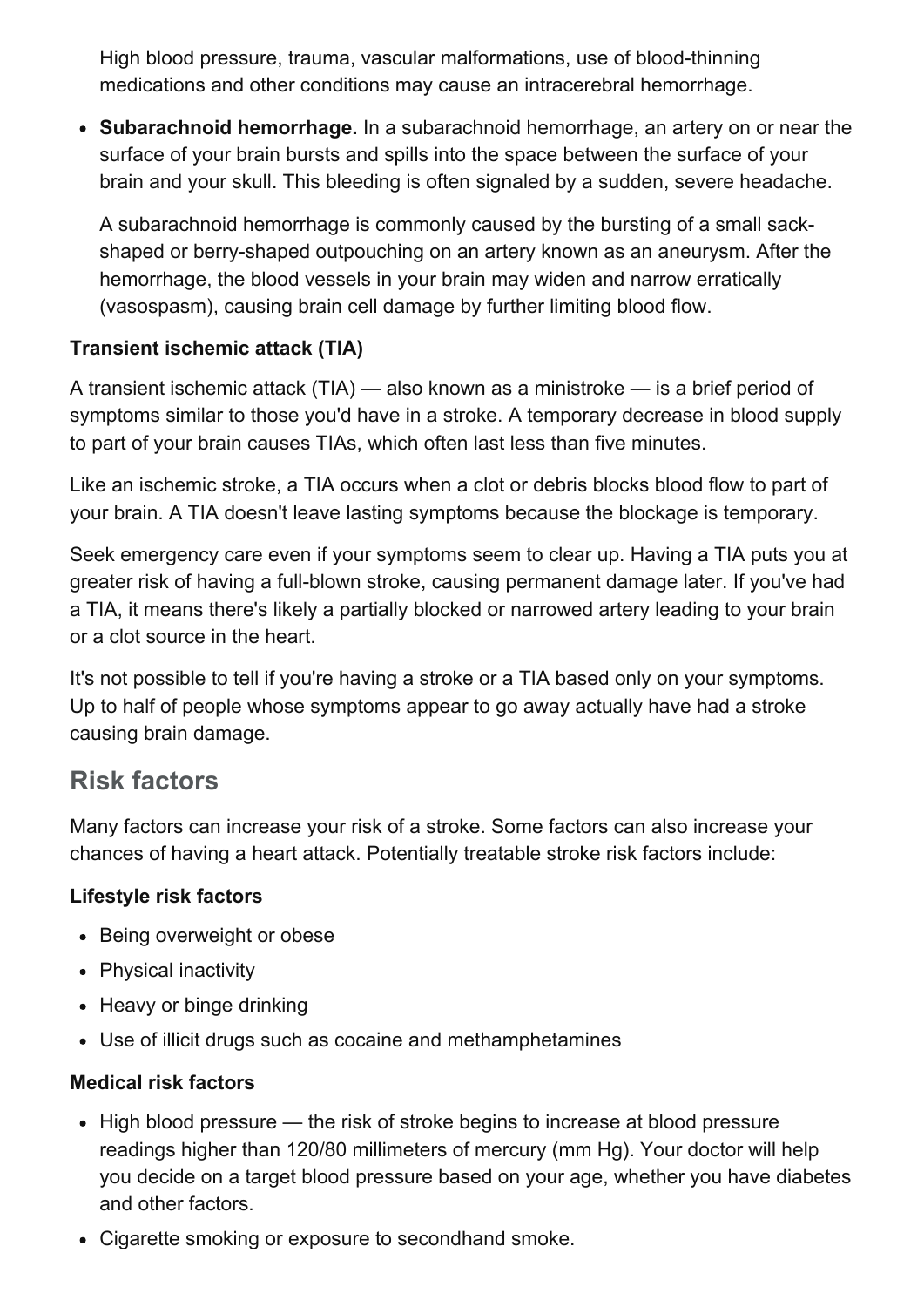- High cholesterol.
- Diabetes.
- Obstructive sleep apnea a sleep disorder in which the oxygen level intermittently drops during the night.
- Cardiovascular disease, including heart failure, heart defects, heart infection or abnormal heart rhythm.

Other factors associated with a higher risk of stroke include:

- Personal or family history of stroke, heart attack or transient ischemic attack.
- Being age 55 or older.
- Race African-Americans have a higher risk of stroke than do people of other races.
- Gender Men have a higher risk of stroke than women. Women are usually older when they have strokes, and they're more likely to die of strokes than are men. Also, they may have some risk from some birth control pills or hormone therapies that include estrogen, as well as from pregnancy and childbirth.

# **Complications**

A stroke can sometimes cause temporary or permanent disabilities, depending on how long the brain lacks blood flow and which part was affected. Complications may include:

- Paralysis or loss of muscle movement. You may become paralyzed on one side of your body, or lose control of certain muscles, such as those on one side of your face or one arm. Physical therapy may help you return to activities hampered by paralysis, such as walking, eating and dressing.
- Difficulty talking or swallowing. A stroke may cause you to have less control over the way the muscles in your mouth and throat move, making it difficult for you to talk clearly (dysarthria), swallow or eat (dysphagia). You also may have difficulty with language (aphasia), including speaking or understanding speech, reading or writing. Therapy with a speech and language pathologist may help.
- Memory loss or thinking difficulties. Many people who have had strokes experience some memory loss. Others may have difficulty thinking, making judgments, reasoning and understanding concepts.
- Emotional problems. People who have had strokes may have more difficulty controlling their emotions, or they may develop depression.
- Pain. People who have had strokes may have pain, numbness or other strange sensations in parts of their bodies affected by stroke. For example, if a stroke causes you to lose feeling in your left arm, you may develop an uncomfortable tingling sensation in that arm.

People also may be sensitive to temperature changes, especially extreme cold after a stroke. This complication is known as central stroke pain or central pain syndrome. This condition generally develops several weeks after a stroke, and it may improve